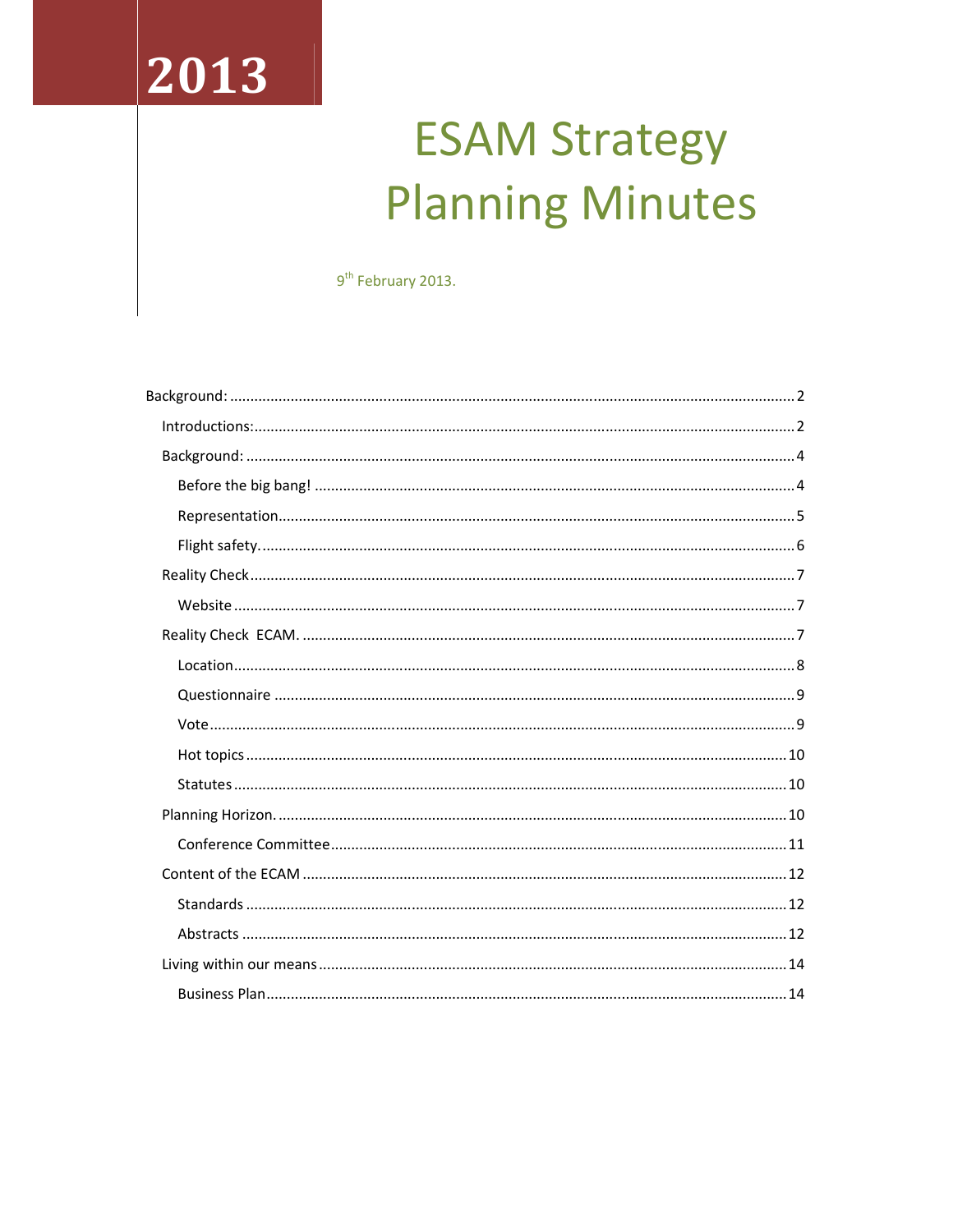## Location: German Airforce Institute of Aerospace Medicine, Furstenfeldbruck, Germany.

#### Panelists:

| Kevin Herbert    | <b>Cristian Panait</b> | Elena Cataman           | Claudia Stern       |
|------------------|------------------------|-------------------------|---------------------|
| Anthony Wagstaff | <b>Ries Simons</b>     | <b>Roland Vermeiren</b> | Jean-Francois Paris |
| Vincent Feuille  | Jürgen Graf            | Lars Tiensvol           |                     |
| Declan Maher     | René Maire             | Lilla Ungváry           |                     |
| Carla Ledderhos  | <b>Walter Gabor</b>    | Hans Pongratz           |                     |

Apologies from Patricia Jung unable to attend due to illness.

09:40. The President opened the meeting.

The programme for the weekend was outlined.

The strategy meeting will be completed today.

## Strategy Meeting Purpose:

ESAM has grown in the past 6 years

- We want participation from all.
- We need to find a way forward for the organisation.

We will use the post-its to draw up ideas.

## Introductions:

All gave a short self introduction to the group:

Kevin:

- 25 years as a GP,
- 5 years in management.
- Practicing AME.
- Learning to play guitar.

#### Roland:

- Founding President of ESAM 2006- 2012.
- Eurocontrol.
- Before then, in Sabena.
- Previously a GP in northern Belgium.

#### Claudia:

- President of German Society.
- Former Vice President of ESAM.
- Ophthalmologist.

#### Declan:

- GP for 20 years in Ireland.
- AME since 1999
- Founding Secretary of the AB Committee

#### Elena:

- From Moldova,
- 14 years as an AME.
- CMO and lecturer in AME training.
- 15 years as a cardiothoracic surgeon.
- Vice President of ESAM 2006-2012, happy to continue to be a part of ESAM.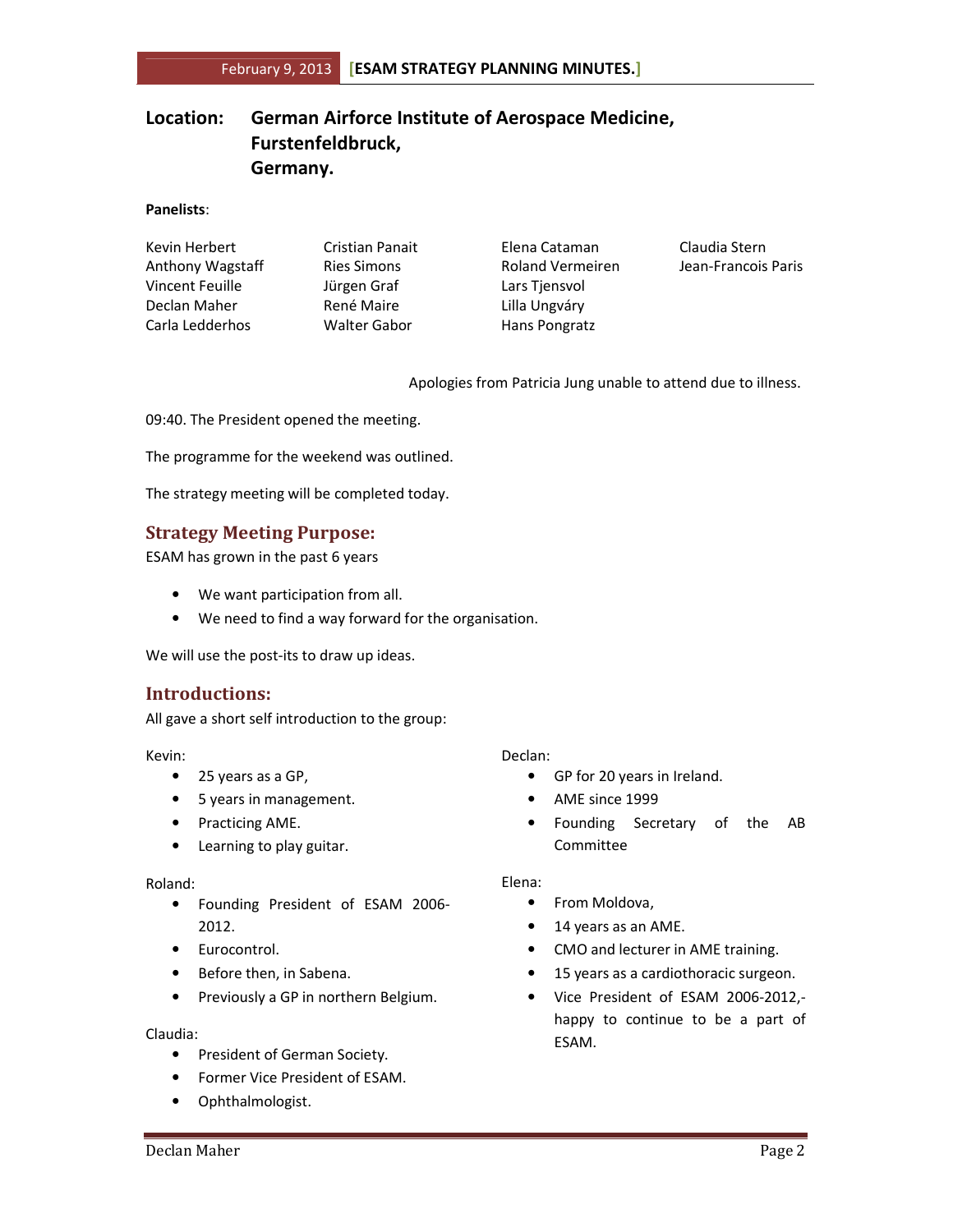#### Cristian:

- From Romania.
- CMO of the CAA, Romania.
- GP in public health until 4 years ago.

## Carla:

- Medicine, physiology.
- 2001 scientific research in German Air Force

#### Lilla:

- Ophthalmologist at medical centre in Hungary.
- 5 year member of ESAM EC.
- Chair of the Nominations Committee.
- Diploma in health care systems communications at Budapest University.

#### René:

- Cardiology glider pilot,
- CIMP
- AME
- Cardiologist to the Swiss CAA. Interrupted his skiing holiday to be here today.

## Walter:

- Medical Services Fraport,
- 1 of 2 experts at WHO on communicable disease.

## Jürgen:

- Incumbent, following Prof. Stüben's retirement.
- Internal medicine for 15 years,
- Joined Lufthansa and become an AME.

## Hans:

- Retired Surgeon General of the Luftwaffe after 30 years of active service.
- AME, Occupational Medicine.
- Founding member of ESAM.
- ESAM representative at AsMA.

## Lars:

- From Norway.
- GP for 25 years, and AME with FAA.
- Founding member.
- Appointed Interim President of ESAM. Member of the Nominations Committee.
- Represents ESAM in the ESSI at **ECAHST.**

## Anthony:

- From Norway.
- 1992 Started working in Aviation medicine
- Previously worked in occupational health.
- Head of the military Institute of Aviation Medicine (the only AMC in Norway and linked to the AMS.
- Member of the first EC.

## Jean-Francois:

- Chief of AMC at Air France three years, previously Deputy Director at main military aeromedical center, Paris.
- 26 years in aeronautical medicine.
- Cardiology and Endocrinology interest.
- Active in AMS,
- Member of SOFRAMAS

## Vincent:

- 15 years as AME,
- Interned at Air France,
- Vice President of Air France medical dept.
- Expert in Infectious disease and Tropical medicine.
- First involvement in ESAM at Naples. In 2012.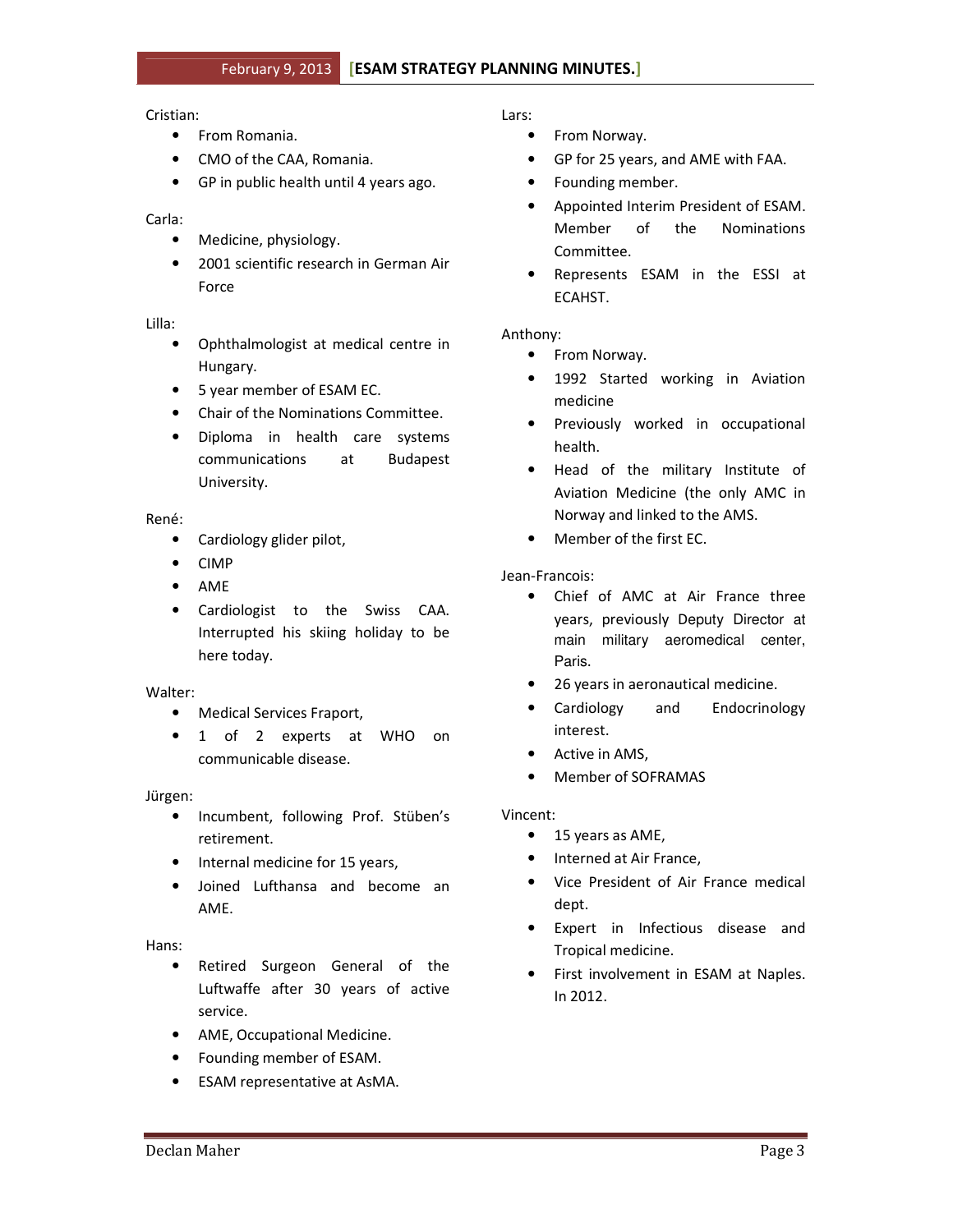Ries:

- Netherlands.
- GP and Tropical Doctor for many years.
- 25 years aeromedical research.
- Physiology research, at the Human Factors Institute, TNO.
- Founding member and Chair of the AB Committee.

## Background:

ESAM has achieved many of its representations in a very short period of time. We need to avoid entering Limbo and Consolidation. What did we do right and what we did wrong?

It depends on how far back you want to go. We are not only, but also an AME organisation and we have lost sight of the AME, focusing on EASA and AsMA. The last two ECAM have failed to bring together the members of ESAM. We were to assist organisations to progress in their activities at a scientific level. We had a low cost meeting to bring them together. Our conferences were more like other meetings. We also need to have experts. We need to have conferences and meetings, bringing together the experts with the AME's.

We were to have a Conference Committee, but then there was the AB, which was to be the meeting point for the groups. How should we use electronic media to bring about the communication needed?

This touched on something very important. The frustration of getting the groups to contribute. It was extremely difficult to achieve communication. We need to find ways to activate interaction from the national bodies. Consider mechanisms to make this possible. People are busy in their professional lives.

## Before the big bang!

We need to remember "The origin of the origin", before the big bang! Berlin and Vienna, 2002/3. Members of the JAA subcommittee and others, sought to find an informal mechanism of interaction. At a meeting in Poland three different ideas were proposed:

- 1. A representative voice;
- 2. A scientific work think-tank;
- 3. A union for AME's.

Out of these came the statutes of ESAM:

- To make contact with the organisations outside the group.
- Start the scientific work.
- Lose the concept of a trades union.

The first ESAM GA was a conflict of two of these ideas, the Formation of a union like structure and a scientific body.

Uwe's use of the expert groups and for the formation of the AB was an attempt to create the scientific body, but in practice, it didn't work, because you don't need representatives to an AB, you need active members.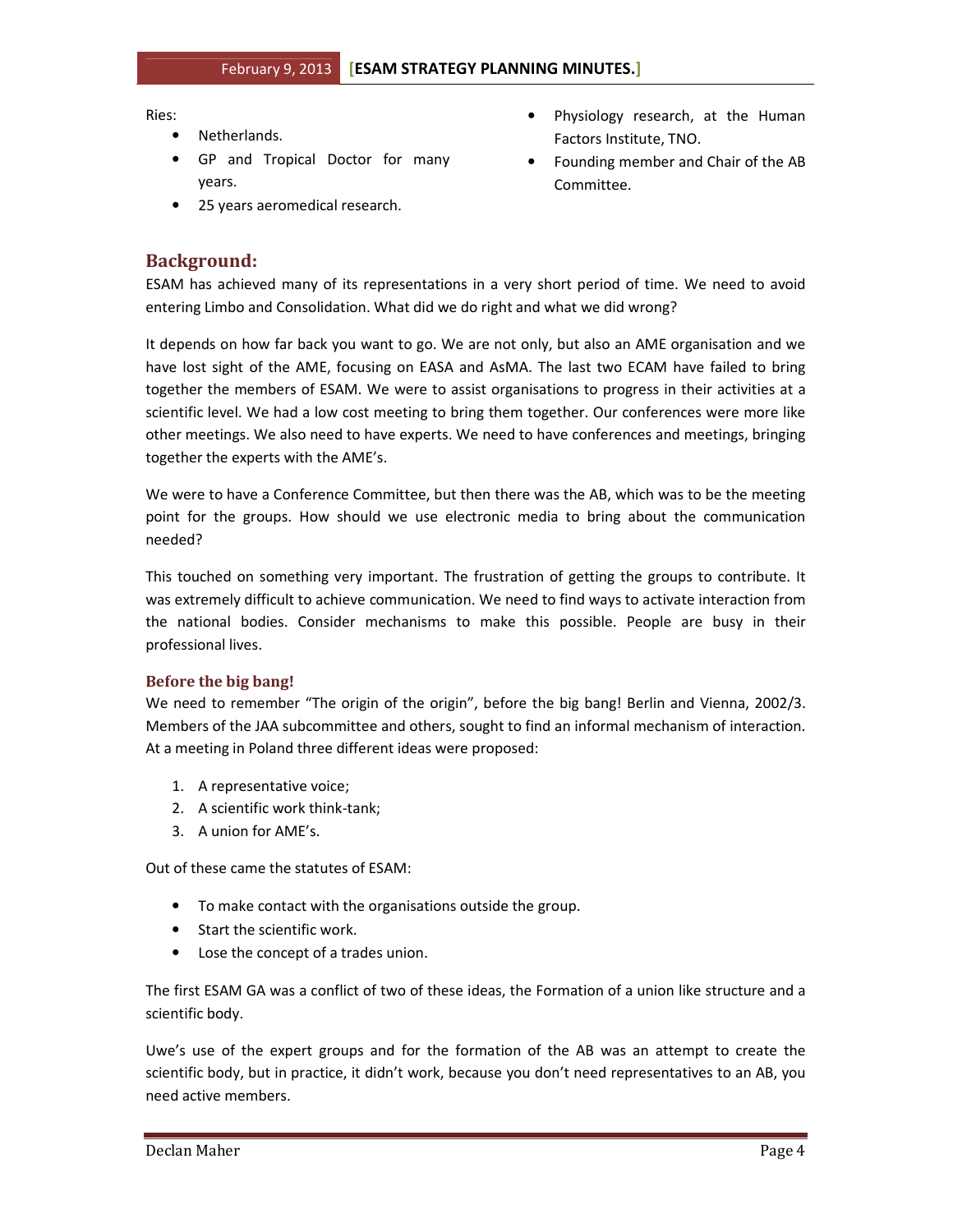There is very little scientific study and data, and this is in limited areas [of Aerospace Medicine.]

In representation, we have done very well e.g. in EASA etc., but not in ICAO as we are not seen as being global. Getting the associations together has been slow.

We need to do research but we don't have the facilities, but we can be filters of information and produce reports on issues such as fatigue etc. We need to note the presence and use of this information to the regulators. We are all working in the world of aviation medicine. Communication and confer.

A history of the real experience of the AB and of the AB committee was presented. The processes that evolved from open invitation through the formation of position papers to the principle of an appointed AB committee were described.

EASA produced both a positive and a negative effect. The positive was the contact with EASA. The negative was the focus on EASA and the LAPL. There is confusion about who ESAM and EASA are. People still think we are the regulator.

Strengthen the scientific impact.

EASA was the stimulus to bring all together in the argument for a strong medical voice. We are aboard the boat and the waters are calmer. Now there will be working groups and using scientific input. It will be for risk management, insulin, epilepsy, dealing with the "not fully-fit pilot". Now that the rules are set, we need to look at the other areas.

We need to identify the people who are expert in certain topics. Address the topic first, then the people next.

We need a clear vision of who we are and where we are going. Our website was the vision. We need to have a clear role for ESAM,

ESAM has done very much to date. What we have is better than the best guess of what we had hoped ESAM would be. According to the statutes, we were set up to look at flight safety. We have not looked at safety. We haven't brought the military with us. We haven't brought non-doctors. Why should we bring non AME's? It is very important to bring in the non AME's. We need focus on our field and bring in areas from the military, dealing with specialists who are full time. Getting people to devote time to topics. We are including more than 50% of the experts available to aviation in ESAM.

Initially, curiosity carried people along. How do we reach them? One way is through the congress and another is through the Advisory Board (AB). From science to practice. We, who work full time in aerospace medicine, should be in the AB to call on the experts that can then be used to include the AMEs. This organisation can combine both.

One major aim of ESAM should be to continue to look at the role of EASA.

## Representation

We must remember that we represent the AME, as they are the core membership of ESAM.

There appears to be a difference in the representing the AME's and the scientific work. We are working for flight safety. We can also identify factors of flight safety and bring them to the surface.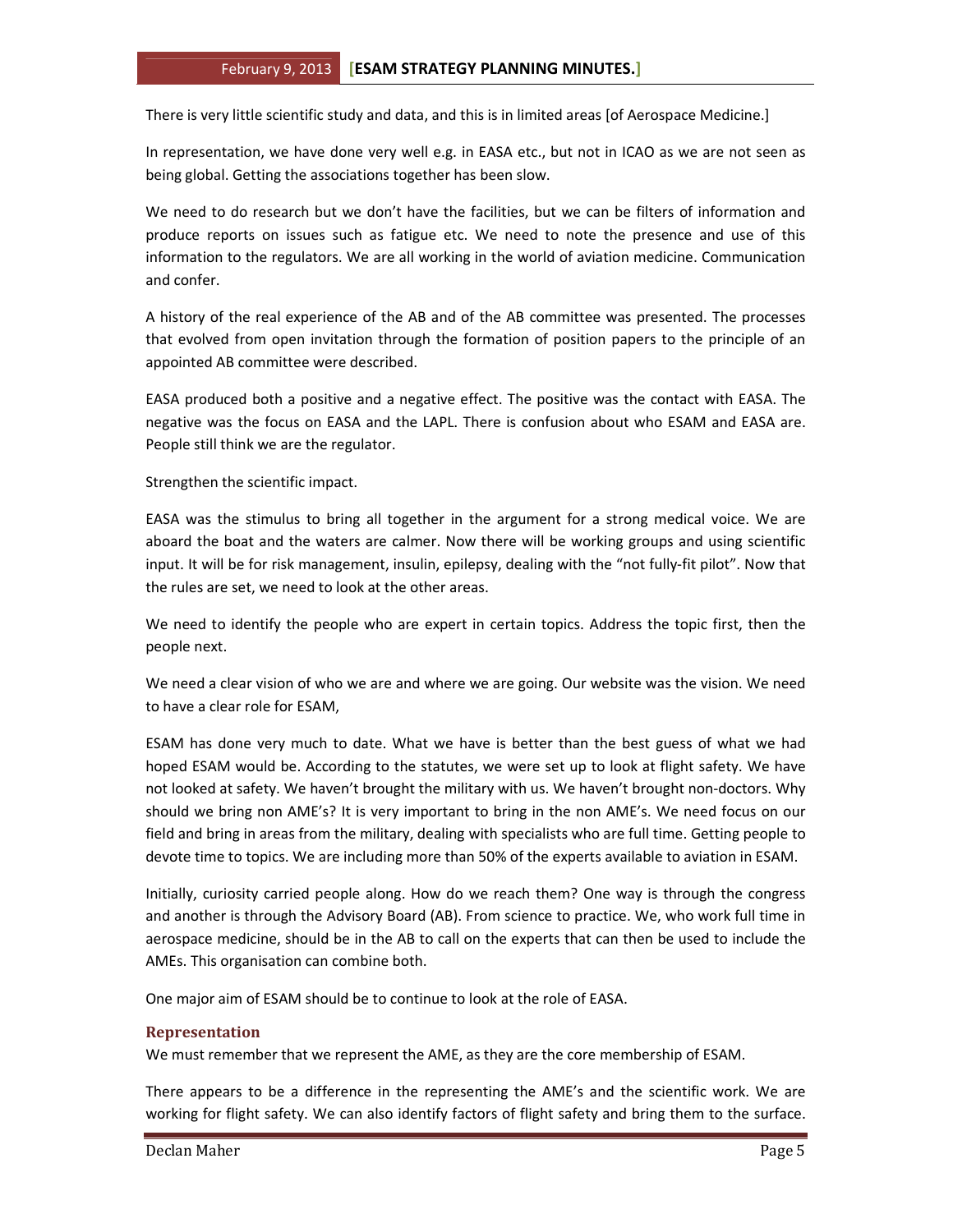Flight safety is the big issue and to find the scientific data to advise the regulator. It was the threat from EASA that focused on the AME's, but we should never be a spokesperson for the interests of the AME.

## Flight Safety.

The real causes of accidents. We sometimes skip issues that are relevant to the accident. The data we have on accidents is not transparent and includes only the final reason of the accident, not the factors that contribute, e.g. fatigue, colour vision, human limitations. We have missed this in the regulation as we don't have any reference in the regulation. The research has been done. We can involve the Human Factors in the regulation. We discussed, in Wiesbaden, about the role of Human Factors in accidents. We need to know what the evidence and data from the association scientists.

Find a way to reach out to the professionals and we should chase them. The benefit of ESAM is that we now have national associations. That is the basis of networking. Medical is only a very small area of impact in aviation. There are more fields than the pilot, e.g. Aerodromes and occupational health. If you want experts, we need to link with other organisations, e.g. with the USA. We need to expand to the regions that border us and that we contact in contact with.

We have made a very good umbrella, but we need to include more under the umbrella. We recognise the role that ESAM did with the regulator. A lot of the work in flight safety has to do with Human Factors and psychology, but others are putting opinion with whom we are not working. We should look at air safety today, look at the big issues and have working groups creating activity. Quality is what we need, to pull in others.

It has already happened. ESAM has been invited to act in Human Factors and want to work as ESAM representative. We were not asked because we were ESAM members, but because we were the experts. ESAM is already in there in pilot work groups. Combining areas of interest with the ECAM will draw people.

There are concerns if groups are made up without a doctor. It would be useful to speak to AsMA.

Move away from regulations, we have set standards, the regulators will follow. ESAM could set the standards. We have vertical specialisation, but aviation medicine is a horizontal form, acting as a grid, where you interact with psychology/engineer/etc.

In Schiphol, we worked on the topics and the areas that would produce peer review. We are experts in the matrix rather than the expert in a single role. Most of us are not recognised as an expert, how do we organise this to be effective?

We come from different sectors. We have to define: "What is Aerospace Medicine?" Without that definition we have no mechanism as to how to define a direction that we are travelling in.There should be no problem where no physicians are active.

Confine to three areas:

- Flight Safety
- Diversity
- Scientific activity.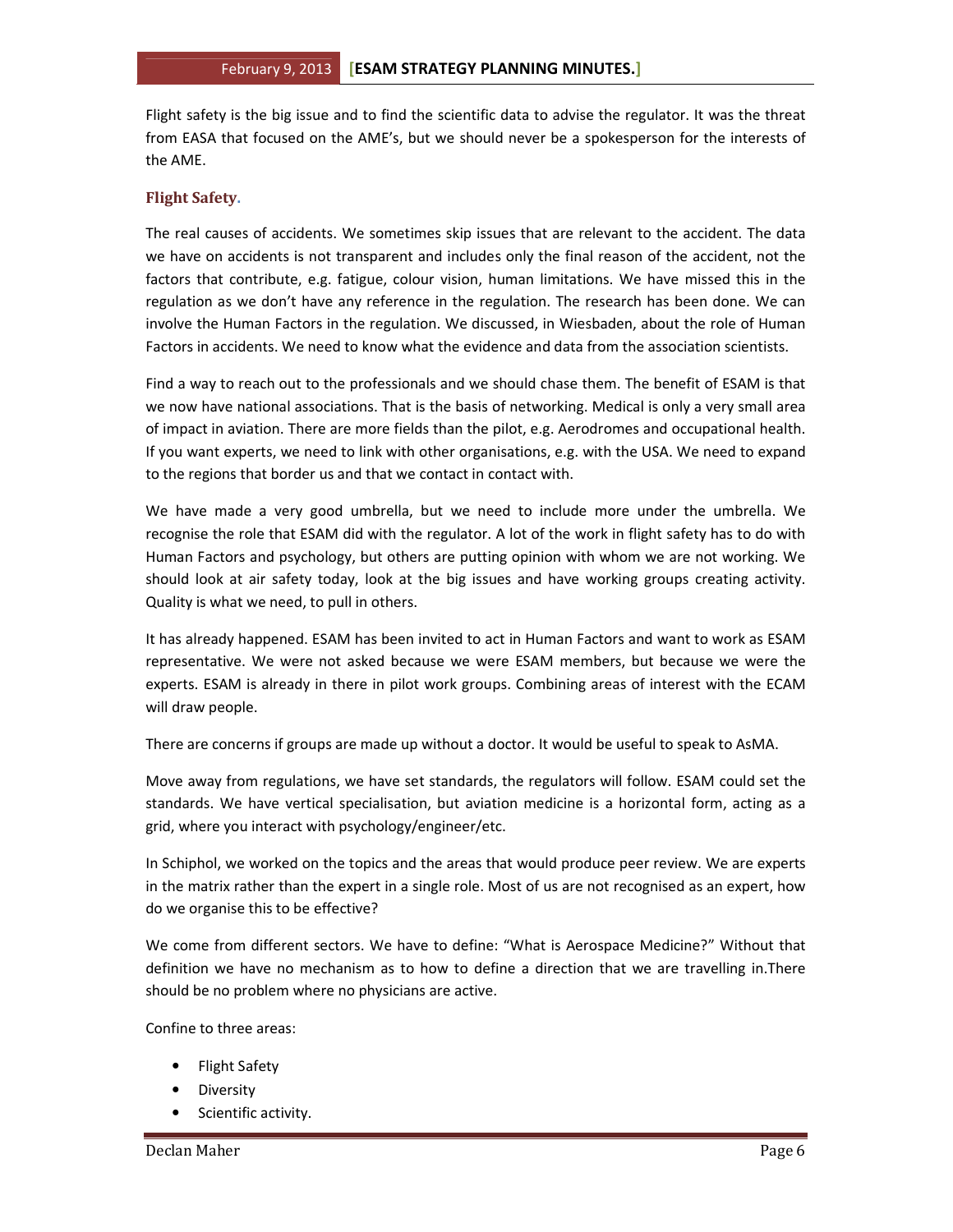There is a good umbrella, we need to define our direction. We must be careful not to represent just one group. We are the conduit of communication to the regulators. We need to improve the communication. We live in the real world that cannot live in science alone, it will include politic, business, etc.

## Reality Check

The inverse pyramid. At the top is EASA and at the bottom is the individual member. We haven't communicated down, even to the individual organisation and not to the members!

We need to get our message out to the individual.

That is why the president travelled to many states. Rapid growth was a response to the talk on the relevance of ESAM. Roland used a survey to identify those issues in ESAM. He presented the results of his study. In associations that have no representative it must be worse.

We should include associations in scientific activity and research. We should post the results on the website and post the results to two or three in each association. Most don't know of the website.

## Website

The website is very important. A working group could be active working on it. The congress is important. We need to define our members and this is not easy. It is possible to be cheap and open. Many are deterred by the high costs. We need to identify why so few people travelled.

Having two organisations is not unusual. How many are joined in activity? Is there conflict? comembers? What is the basis of the number of associations?

We, in our country, are an example of the inverse pyramid. There are very few actively interested and want to deal with ESAM. They have given their proxy to the national board to act. We have found it very difficult to get the AME's involved. We should only progress with the active group i.e. the 5%.

It is a very good idea to have the questionnaire and add an open question as to what they want from ESAM.

It is a social process. An example society of 250 members, only 40 attend, no one looks at the website. Not interested in the science, only the gossip. We need something out of the box for the conference.

Is it possible to be unattractive to be a member of ESAM?

Competition for conference and content. The sexy part, i.e. location/social.

Meeting broke for lunch at 12:00

Re-convened 13:10

## Reality Check ECAM.

How can we reach the group of the AME's to get them interested in the whole of ESAM? We will address ECAM yet, but we are the new boys on the block.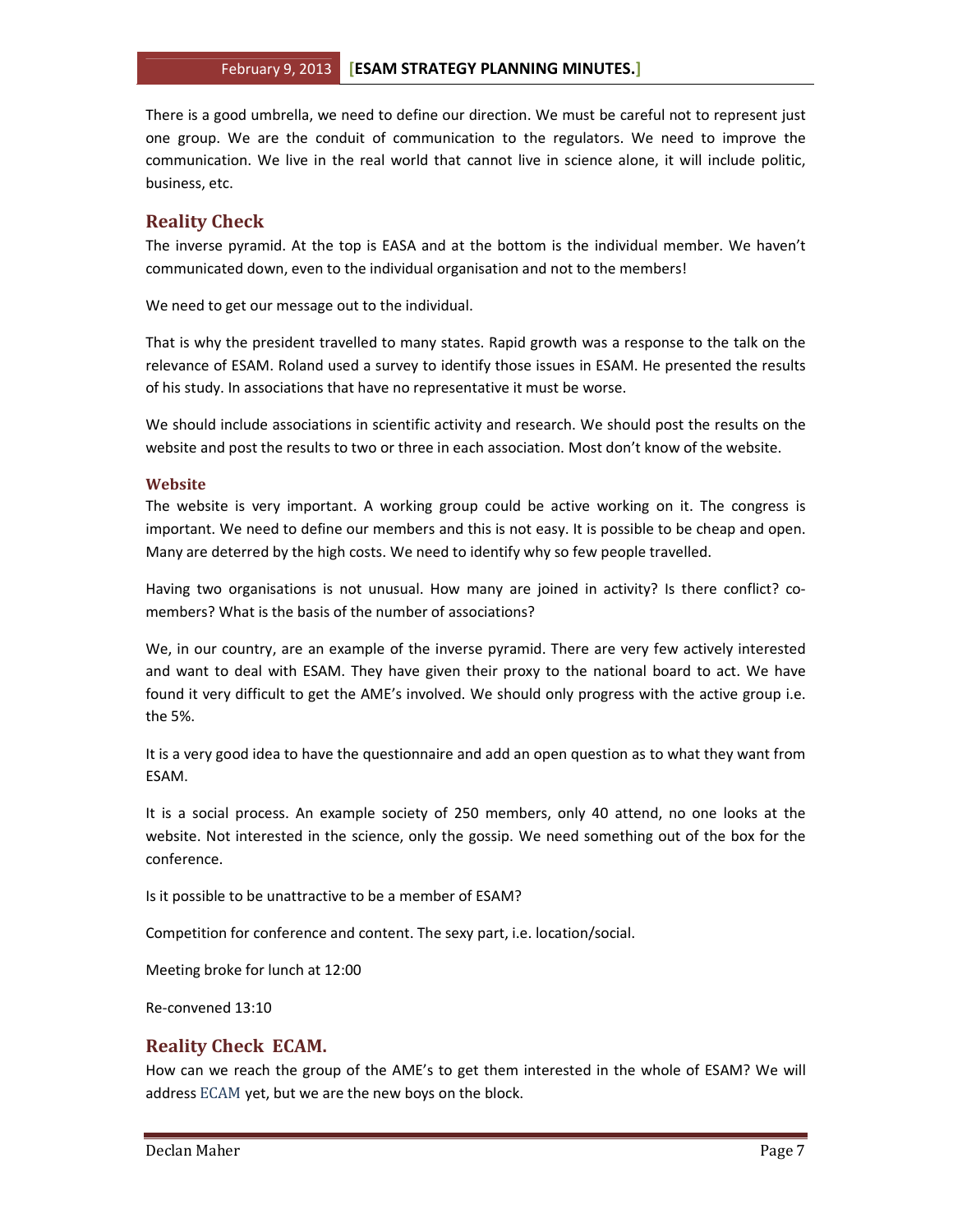People come to conference to meet other people. Maybe, we should define a place in Europe. Consider a permanent home for ESAM as Cologne is used by other groups.

## Location

Usually people are drawn to a nice location, rarely it is due to "true science." They can travel in their own speciality, but they want something that has event attraction such as the air travel. Having it at the same location would work only once.

The GA will never be enough to draw people. We need a scientific meeting and another attraction such as Duxford.

Sinsheim was the best location I was at. AsMA used Seattle and the Boeing experience.

You must remember everything east of Berlin; the demography must be considered. The added value is one thing, but the attraction is important.

Areas where people are having issues, Eastern and Southern places. Bring in experience from the East.

We now have the Ukraine involved. Kiev is an excellent location. Those who are working in the area need to be involved, even the bug players as in Germany. We need people to work together, as a family. It is our job to get people involved. We must get them to be active in the AB.

It is one thing to say to keep it cheap, but it is not always easy to keep the costs low.

We can also consider Istanbul. There are costs associated with the visas that can be variable. Bulgaria and the Czech Republic have many sites that could be considered.

Consider some of the bigger airports, in Antalya or in St. Petersburg. Some of the larger airports have centres that can be used at lower costs.

We should have the seminar at the weekend.

We should think about having the ECAM on a weekday. It is not a hobby, it is our work. It should happen in the working week.

The fact that we have more than one association in many countries suggests that there are reasons why they are apart. Who are we? We try to merge the populations, the 5% professionals who want to meet during the week, and the 95% who don't want to lose their work and therefore want to meet at the weekends. Which population do you want on the congress?

I would like to go back to the concept that "we are a family". The concept of the family might not be attractive to making more people to become active, the family is a closed concept, not an open welcoming one, as you have to belong, you can't just join a family. Ask people to make it attractive while they "pass through" aviation medicine. We do the "fun" part of Occupational Health and we should attract others to see what we do. Stay open to other specialities and combine with other groups that touch it [occupational health]. Attract the group that might say "this is a meeting I would like to go to, once in a lifetime".

A number of groups were invited share the ECAM 3.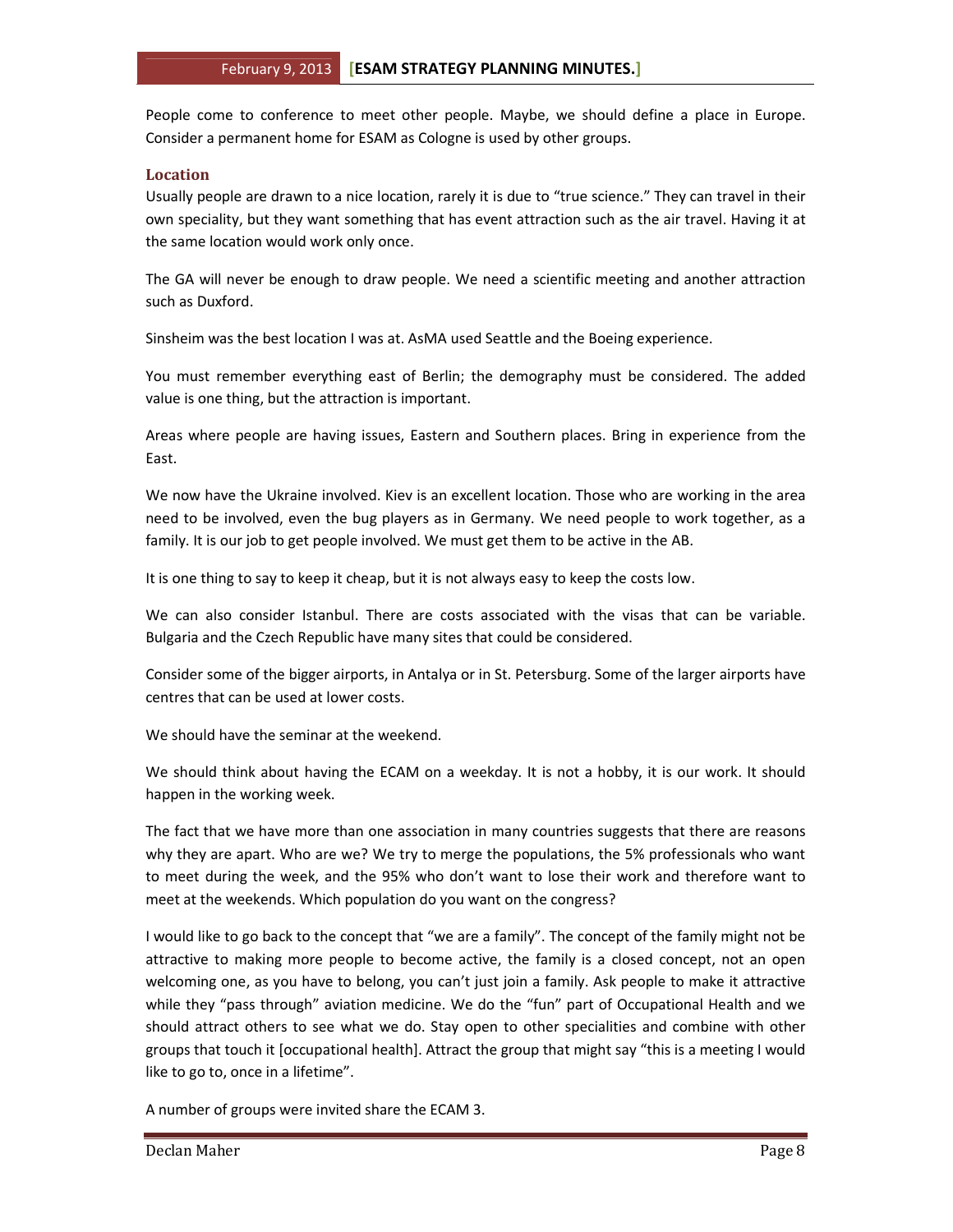[In our meetings] We try to use the Friday for the professionals such as military and then the AME's on Saturday.

#### **Questionnaire**

The questionnaire is an excellent idea. We can analyse what our associations want and the nature of the groups that attend the ECAM and GA.

We need to explain why we are doing such a survey.

We need to go back to the statutes and take charge of the ECAM. We should have the Conference Committee. Perhaps the EC should appoint the committee so that we can get involved.

Also ask what do we do with the GA? Would you also consider having a meeting that has a session set aside for the AB?

The mechanism that was at ECAM 2 was not a good idea.

We should have an input into how the local association is working towards the ECAM. Stick to a low budget operation and allow people to find hotels for their budget.

We need a practical idea of how many are going to the ECAM/GA, Once you go over 100 you have limited availability.

We need a cheap location.

We have been down this road before. Universities will house up to 500. The cost is only for the congress. It could be possible to find partner institutes that would give facilities. Sometimes they use cinemas that are not in use. Avoid the package.

We should have the conference committee look at the options.

We need to look at more affordable venues, consider Eastern/Southern Europe. Using cinema/institutes should be considered.

Consider the very end of the season at the Black Sea.

The ECAM 1 model worked. We need a standing Conference Committee, to use the committee to design the GA and otherwise the ECAM

## Vote

We should move from the electronic vote.

We should continue with the idea of asking the candidates to publish their mission statement in advance. The use of voting by proxy also avoids the risk of non-attendance.

We should go back to democracy, people being there to vote. We need to get people to attend the GA.

We need people to attend the GA. Many are in favour of on-site voting.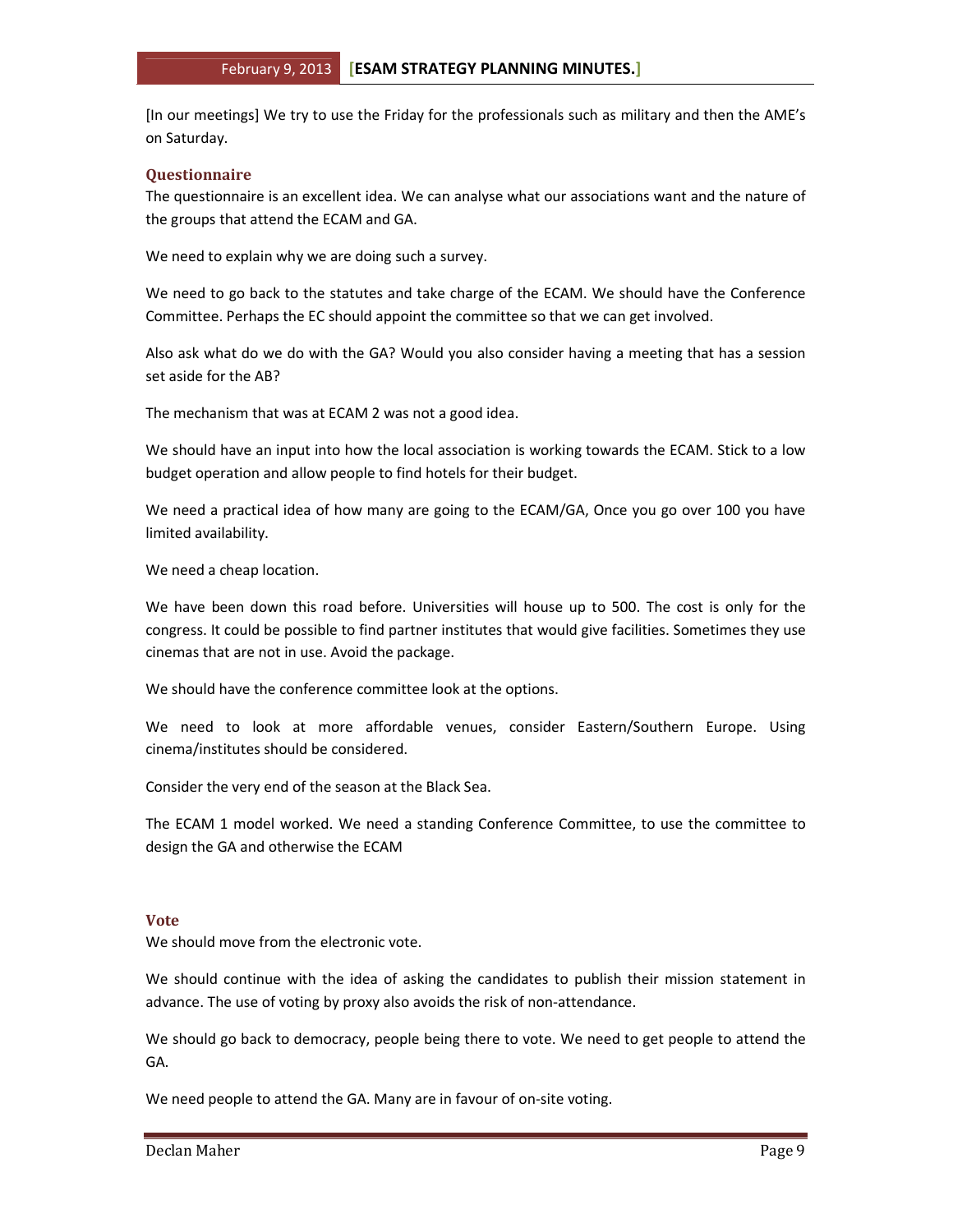That was the reason the Nominations Committee was set up. It was the electronic system that was a solution in response to the disaster of the real time vote at the ECAM.

We want the voters to come.

The statutes give the option to have either [Electronic or traditional].We are entitled to vote by proxy. Some don't believe in the proxy vote.

Democracy does not require you to meet the candidate.

In reality, we have used it, as in Bucharest, where there would have been insufficient to have a quorum. You should stimulate people to be there, but allow a proxy where there is a need. We must be inclusive and not alienate people who want to be active.

We should do something that is an attraction, making the ECAM attractive i.e. to be there at the voting.

#### Hot topics.

The GA is generally not attractive. It can be if it is combined with an ECAM/congress. The issue of electronic vote is not important.

According to the statutes, we need an annual GA.

Remember that we will combine the GA with ECAM/ICASM.

As there are changes in the presidency, it is important that with such a huge society that it should be an annual GA.

#### **Statutes**

There is a place to change in the statutes, such as the concept of a spine of the basic rules that can be fleshed out with detailed structured rules. We will test this. There is an agreement that we need to get the members engaged. How that is done changes by opinion. Sinsheim was given as a good example of a location that could be attractive to a wide variety of aviation specialists.

We should consider inviting member associations to attend as we did in Seville, Spain. Consider St Petersburg and ask Sergey and Alexander. Speakers cost money. We need to speak about living within our means and applying this to the ECAM.

## Planning Horizon.

2016 the 10 year anniversary of ESAM. GA in 2013, ECAM in 2014, GA in 2015

The idea if holding the GA in Friedrichshafen was raised. Direct flights from Rotterdam, Frankfort, etc. We need a venue for ECAM 2014 and we have had an invitation to be with ICASM in Oxford. Are there any offers to offer a location for 2014/16?

There is an expected charge for the room for €200 for the GA.

Look into the matter, rather than decide a location, but not today.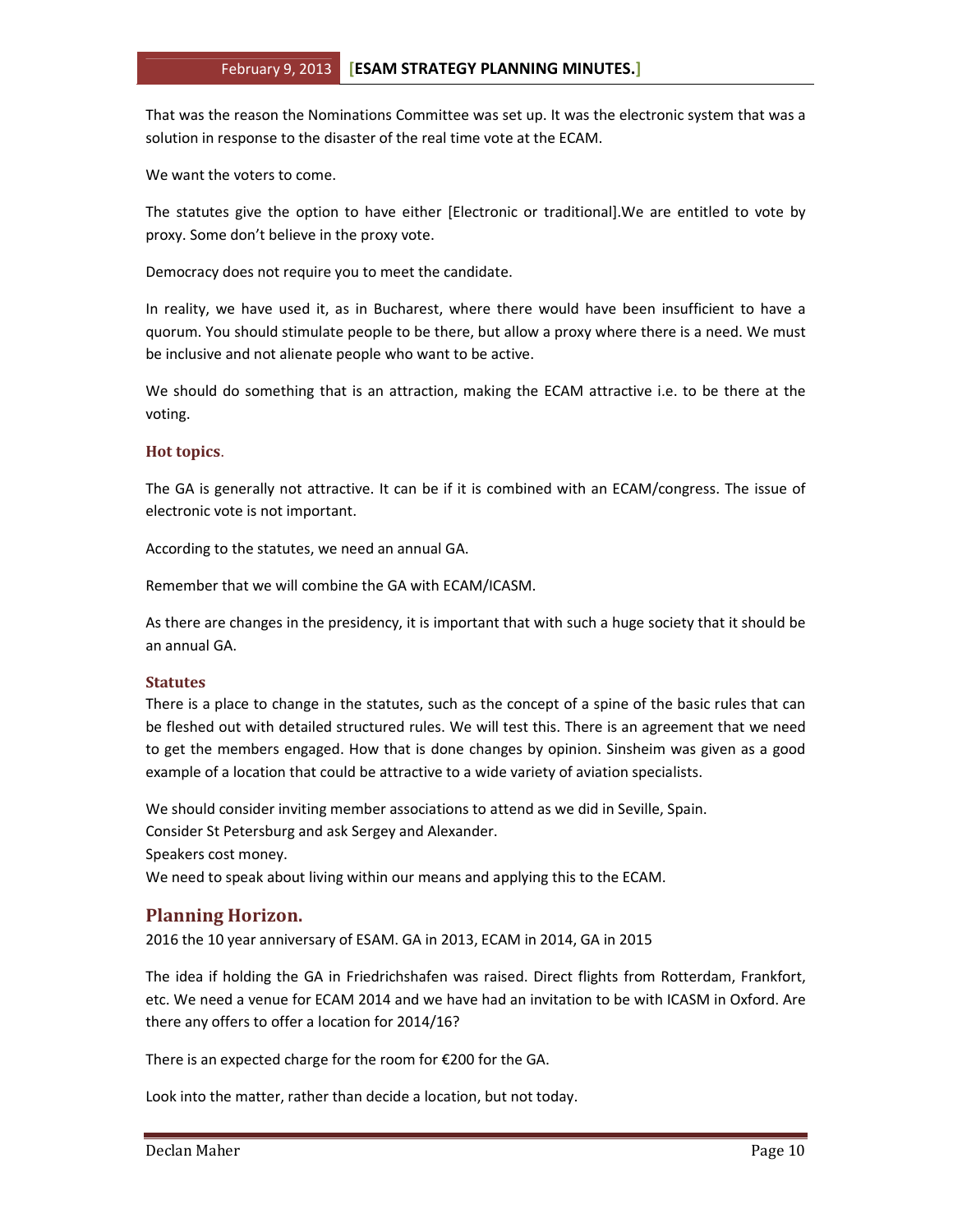What would be the cost to get there and stay one night? The congress will be conducted in German. Do you have a fixed content? Consider sessions in English. Parallel speakers.

This is a very good suggestion. Consider alternatives. Consider Eastern Europe.

## Conference Committee

Install a Conference Committee to look at the options and propose a decision. There was talk of the issues that might make it attractive. Half must be done in English.

Consider the conference room at the AMS/Airport from Romania in Bucharest. Direct flights.

Establish the Conference Committee.

We need to have a structure that will look to maintain the direction that we started to set in the past hour. We go for one day. We can set up something scientific.

Some of the smaller organisations use of the universities, it's a lot of work. You need someone active within the country to co-ordinate planning.

When ECAM1 was they started in March. Sometimes you need a deadline.

We have relied on someone locally to organise, we need to have someone to do the planning.

We want to reach the people who can't afford to go to ICASM. Who do we want to meet?

They are looking at the burden of working on which location. Finding venues for the 2014 and the 2016 ECAM. Members volunteered while he is an ordinary member.

The decision must be made within the month for the venue of the GA and for the next EC-AB meeting.

The price! Set up a business plan for each of the proposals. The attendance to the GA has been free of charge, the GA is always free.

If the meeting is not held in Friedrichshafen then it must be in November. Each month on our website, a member society could be invited to produce a brief account of their history and membership. Any member can sign up to receive notification from ESAM via a targeted email e.g.

- 1. A calendar event
- 2. A paper/blog published
- 3. I would be willing to participate in a survey.

This is an excellent idea as there are specialists that can be reached where there is particular role/question.

Using a map that shows where each signed up member is located. Coffee break 15:15

Nominations Committee reports downloaded.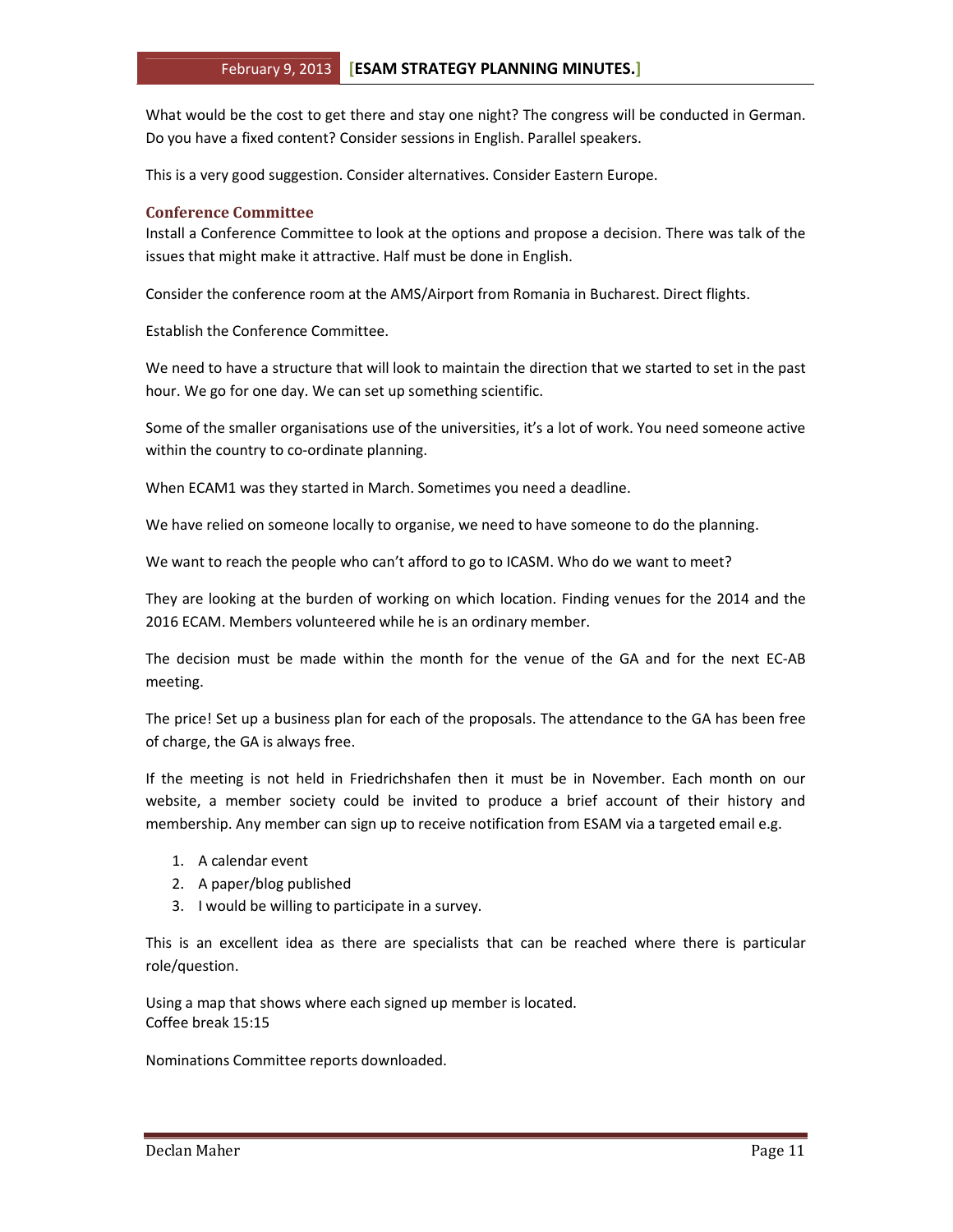## Content of the ECAM

Topic based meeting.

## **Standards**

One thing to remember about Wiesbaden was the fact that the people who attended were experts. It could be used as setting standards. Possible to speak about the outcomes of the specialists to the AME's.

The idea of having workshops, we can come up with a list of issues. A national society can set up an issue and organise who would be in the workshop, it is important that the AME's are involved in the workshop.

We ask for 5 volunteers for the Conference Committee. We need to appoint the chair. They will look at the framework for the conference such as lectures, posters, workshops.

We need to analyse where it will be.

Consider the use of the OSKE workshop system, where a number of speakers will speak to small groups of AME's that are repeated with a number of groups. This format allows for the interaction between the speaker and the group. It also allows for a large number of issues to be addressed and to allow access by a large number of attendees.

It could be used in the area involving the military,

"Would you fly with this pilot?" panel was suggested. Also consider poster campaigns for those that don't speak fluent English. Also the use of publication of the abstracts in advance on the website.

We have had some problems with people being able to post the presentations on line. The size of the presentations and the links have proven to be a problem, but work is ongoing.

After ECAM 1 we had the DVD and publication of the presentations.

## Abstracts

It is good to publish the abstracts. The value is in having the abstract but it is the presenter and the presentation, that is the attraction and not the dissemination of the pdf. He always asks for the area of interest when people are asking for the downloadable pdf.

Some experts expressed concern that he will see his own work being presented at other venues that he has been invited to attend. Some were willing to release their presentations, others weren't.

The abstracts should be only online after the meeting.

What are the views of e-learning? The refresher course uses this method. EASA not ready to give credit for the work.

Setting up e-learning is difficult.

It is a lot of work, it is better that people attend.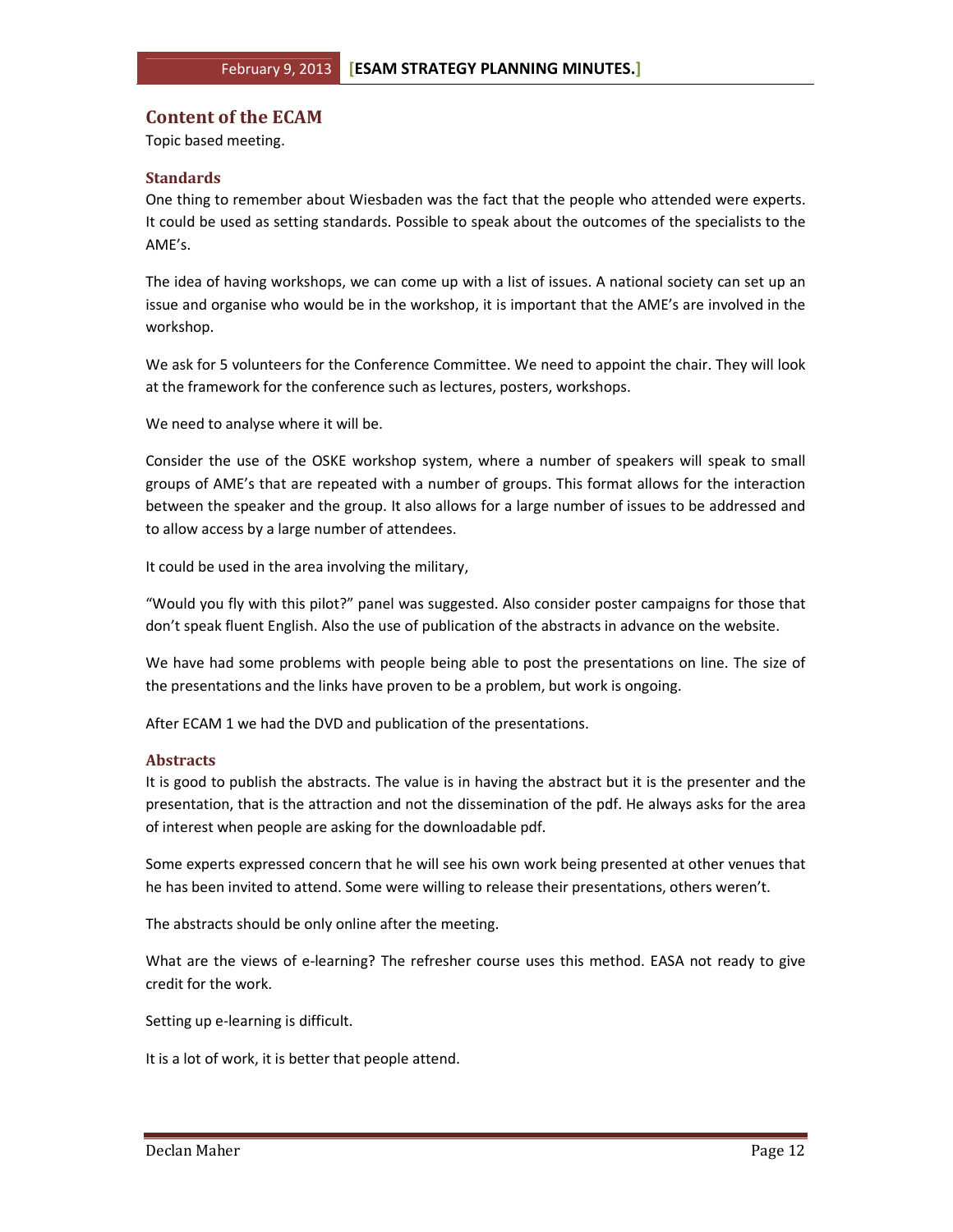Do we follow the didactic model or do we move towards a new process? Panels on issues and call in other experts outside of medicine.

The meetings at AsMA use the hot topic meetings and the use of the OSKE. Both would be helpful especially to the AME's.

Some support the concept moving away from the ICASM model.

Don't underestimate the issue about the size of the location. The form of presentation is limited only limited by the limit of the presenter.

A discussion about the logistics of the meetings followed. Including panel sessions, presentation.

There is a reason why congresses are done the way they are, but don't move away from the system that works. Demos of something like a centrifuge run and of hypoxia. Who are we going to bring to the meeting? We need topics that are current. We will not find a single format that will answers all. Use the CPC model as in college [grand rounds]of the experts arguing over a case.

Consider a mixture, a formal session and parallel session.

Funding for speakers. We need to decide a budget.

We have the group to look at this.

The risk is not always to attract the experts, but to attract the AME's.

We should keep it simple.

Some feel that the AME's should not be the target. We could have the panels that answer the specialist questions, not to the AME's.

A need to ask the experts.

We need to ask who needs to be asked.

Poster Task.